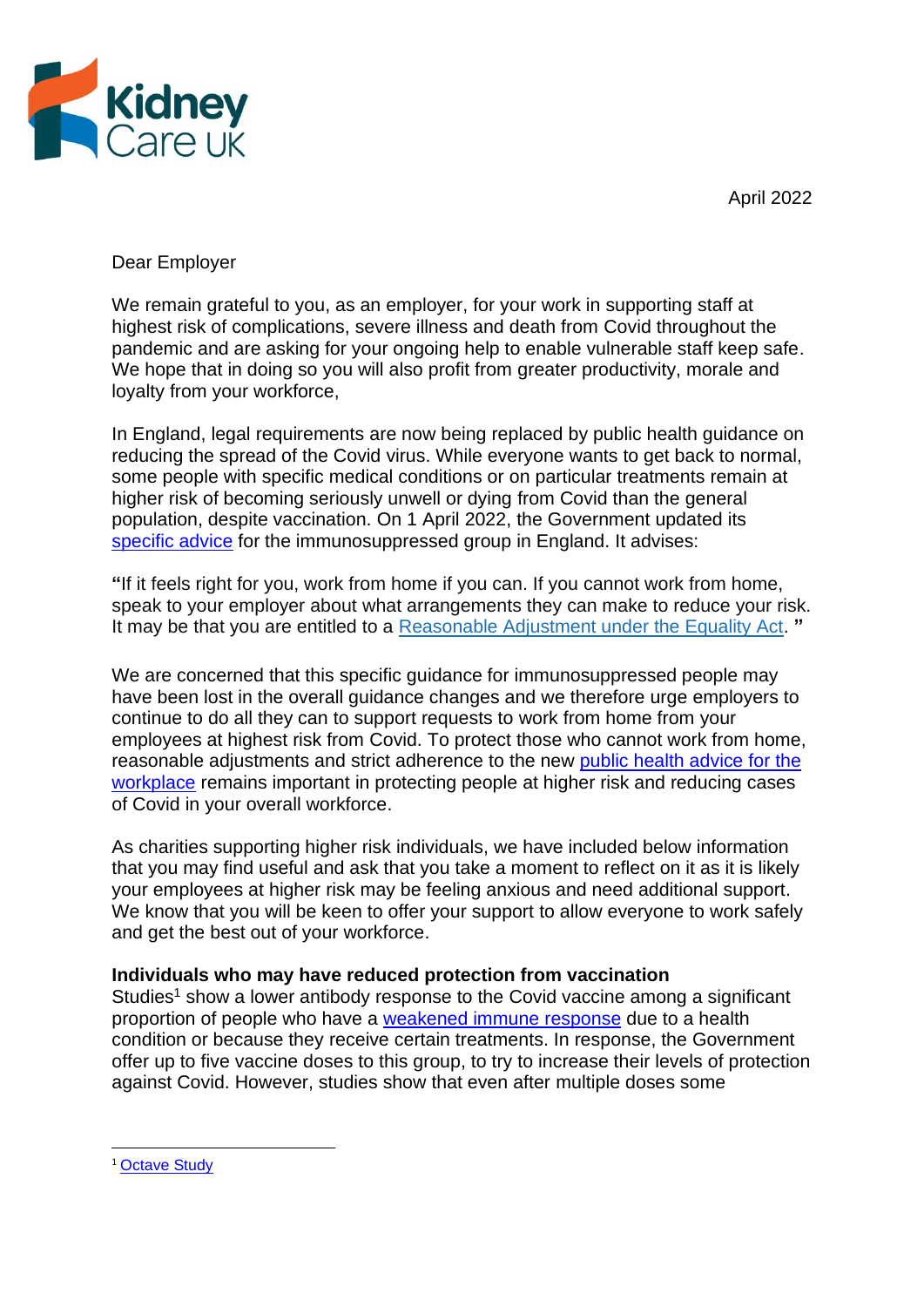individuals in this group will continue to have less vaccine protection and remain at higher risk from Covid.

The **Government advises** people at highest risk from Covid (previously called Clinically Extremely Vulnerable, now 'Enhanced protection group' numbering 1.3 million people) to follow guidance from their doctors on their ongoing risk. We — as patient organisations — also provide Covid vaccine information on our websites, which we keep updated with the latest information, including on vaccine effectiveness. We hope that these resources will be useful to you in underpinning joint decision making about working arrangements. We have set out some of our key recommendations below:

# **Anyone who tests positive for Covid should not come to work**

• Although the legal requirement to self-isolate following a positive Covid test has ended, [Government guidance](https://www.nhs.uk/conditions/coronavirus-covid-19/self-isolation-and-treatment/when-to-self-isolate-and-what-to-do/#:~:text=If%20you) recommends people who test positive for Covid should stay at home for 5 days and avoid contact with people at higher risk from Covid for 10 days. Employers will play an important role in facilitating this. This guidance protects employees who remain at higher risk and the workforce in general.

## **Enable working from home**

In recognition of their ongoing risk, *quidance for people who are* [immunosuppressed](https://www.gov.uk/government/publications/covid-19-guidance-for-people-whose-immune-system-means-they-are-at-higher-risk/covid-19-guidance-for-people-whose-immune-system-means-they-are-at-higher-risk) is to work from home if it feels right for them. We urge employers to do everything they can to enable people to do so. Where they cannot work from home, it is vital to maintain risk reducing measures and consider whether the individual is entitled to a reasonable adjustment under the Equality Act in consultation with the employee and with medical advice where appropriate.

## **Safety best practice**

- Emphasising to the [wider workforce](https://www.hse.gov.uk/involvement/talktoyouremployees.htm) the importance of the shared responsibility to reduce everyone's risk from Covid, particularly those most at risk. Our recent research found limited levels of public awareness of the current guidance to protect people at higher risk<sup>2</sup> and reduce the spread of Covid reinforces the importance of this. Employers can play an important role in distributing this information to staff so that they can look after each other.
- [Ensuring good ventilation](https://www.hse.gov.uk/ventilation/index.htm) is a key tool for reducing risk of Covid amongst employees.
- Keeping workplaces clean and supporting people to continue to wear facemasks if they choose to do so.

 $2$  Almost half (45%) of the public aren't aware they should avoid people at risk for an extended period if they have Covid. Over a third (37%) aren't aware they should work from home if they have tested positive for Covid. Almost a quarter (23%) aren't aware of any Government Covid advice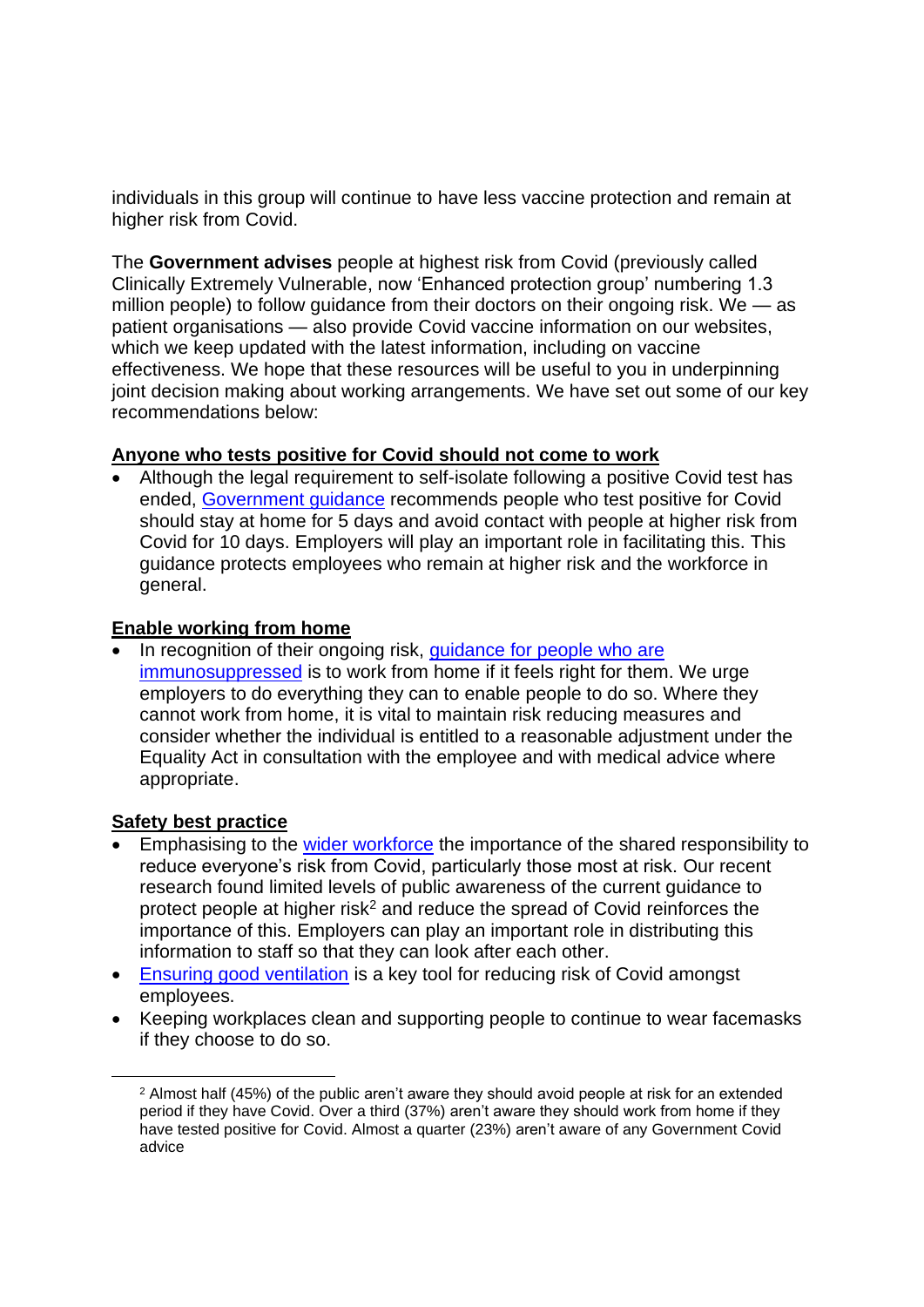## **Risk assessments**

- Comprehensive and individualised [risk assessments,](https://www.hse.gov.uk/simple-health-safety/risk/index.htm) informed by medical advice where appropriate, which are monitored and adjusted in light of changes such as fluctuating local prevalence, new variants of concern and data about vaccine protection will provide important protection. Assessments for people with fluctuating health conditions will also need review in response to changes in health or medication. The [Covid-age calculator](https://alama.org.uk/covid-19-medical-risk-assessment/) is a helpful tool for risk assessments that takes into account health conditions and other factors to estimate vulnerability.
- [Specialist risk tools](https://digital.nhs.uk/coronavirus/shielded-patient-list/risk-criteria) for specific conditions are available to clinicians to inform their medical advice on individual risk to employees, for example the UK Kidney Association [risk grid for Kidney Disease.](https://ukkidney.org/health-professionals/covid-19/ukka-resources/covid-19-risk-stratification)

### **Reasonable adjustments**

• Discussing and implementing reasonable adjustments such as working from home wherever possible, or if not flexible start times to avoid peak time travel on public transport or moving away from public facing roles. The [Access to Work](https://www.gov.uk/access-to-work) scheme can give practical advice and guidance to employers, to help them understand physical and mental ill health and how they can support employees and may help with funding.

Individuals will have different views on what feels right for them, and some of your staff may have very legitimate concerns about their own ongoing risks from Covid. We encourage discussion with the individual during the risk assessment process to inform decision making and get the best outcome for both parties.

#### **Mental wellbeing support**

We would also like to underline the potential mental health needs of staff at higher risk. Living with the threat of serious illness or death should they contract Covid, in many cases shielding for over a year, and the ongoing uncertainty has placed a huge toll on the mental health of individuals more at risk from the virus. Our websites provide links to mental health support for people affected by long term conditions and once again we encourage you to signpost your staff to these as relevant; they are included at the bottom of the letter.

We hope that the information within this letter supports joint decision making. As charities, we remain ready and willing to provide any support, guidance and information that may be helpful as you continue to support your workforce through what has been an extraordinarily challenging time.

Yours faithfully,

Paul Bristow, Chief Executive, Kidney Care UK Gemma Peters, Chief Executive, Blood Cancer UK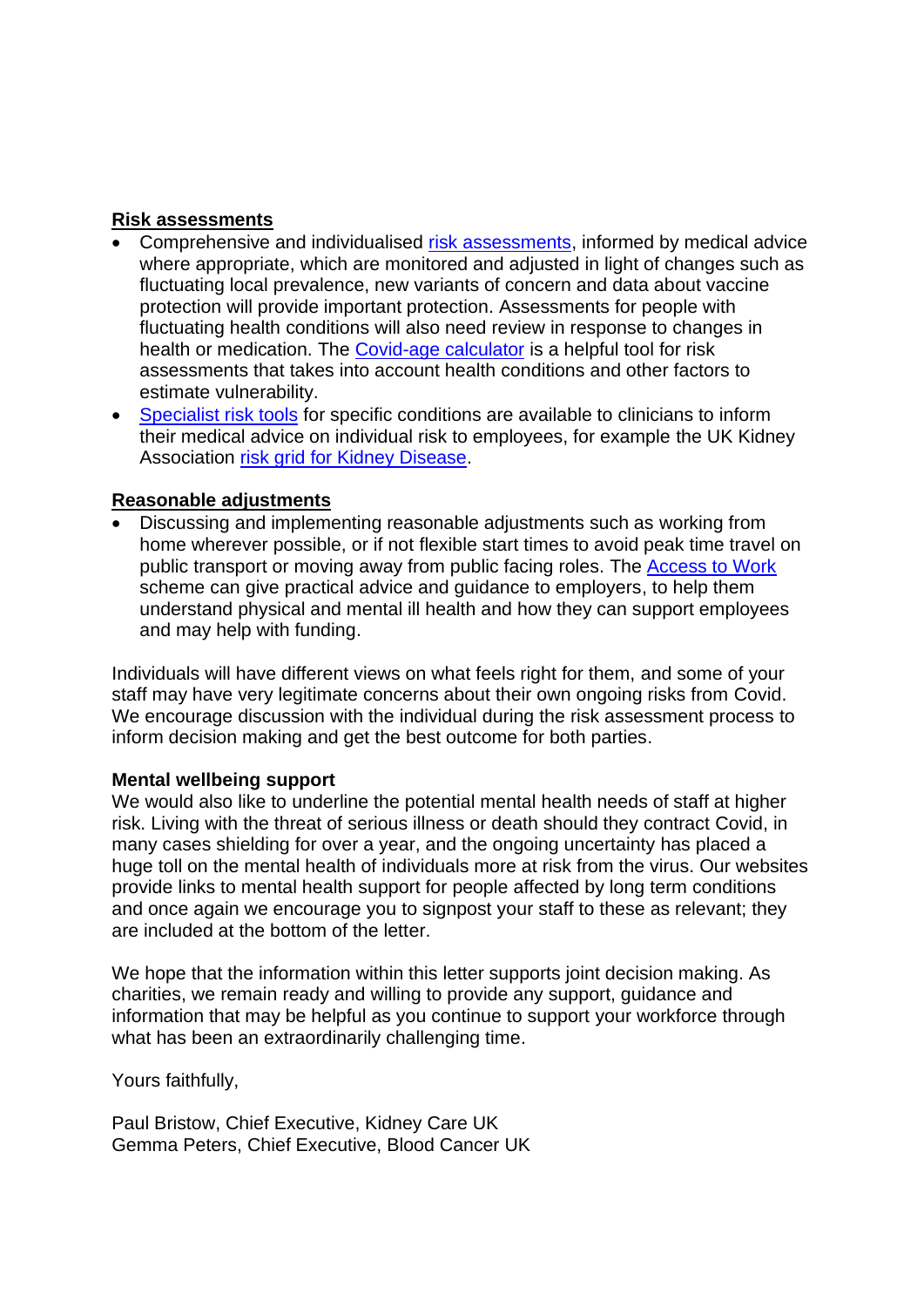Charlotte Augst, Chief Executive, National Voices Genevieve Edwards, Chief Executive Officer, Bowel Cancer UK Clare Jacklin, Chief Executive, National Rheumatoid Arthritis Society Nick Moberly, Chief Executive, MS Society Tess Harris, Chief Executive, PKD Charity Henny Braund MBE, Chief Executive, Anthony Nolan Sue Brown, Chief Executive, Arthritis and Musculoskeletal Alliance Stevie Tyler, Chief Executive Officer, The Aplastic Anaemia Trust Georgina Carr, Chief Executive, Neurological Alliance Dr Susan Walsh, Chief Executive, Immunodeficiency UK Catherine Woodhead, Chief Executive Officer, Muscular Dystrophy UK Andrea Brown, Chief Executive Officer, National Kidney Federation Peter Tichbon, Executive Chairperson, SarcoidosisUK David Ramsden, Chief Executive, Cystic Fibrosis Trust Sandra Currie, Chief Executive, Kidney Research UK Bridget Turner, Director of Policy, Campaigns and Improvement, Diabetes UK Kim Chaplain, Associate Director for Work, Centre for Ageing Better Ellen Miller, Chief Executive Officer, Versus Arthritis Sue Farrington, Chief Executive, Scleroderma and Raynaud's UK Sarah Sleet, Chief Executive, Crohn's & Colitis UK

## **Covid information:**

#### **Anthony Nolan**

[anthonynolan.org/patients-and-families/understanding-stem-cell-transplants/coronavirus-](https://www.anthonynolan.org/patients-and-families/understanding-stem-cell-transplants/coronavirus-covid-19-and-your-stem-cell)[Covid-and-your-stem-cell](https://www.anthonynolan.org/patients-and-families/understanding-stem-cell-transplants/coronavirus-covid-19-and-your-stem-cell) **Arthritis and Musculoskeletal Alliance** [arma.uk.net/Covid-coronavirus-info/](http://arma.uk.net/covid-19-coronavirus-info/) **Blood Cancer UK** [bloodcancer.org.uk/support-for-you/coronavirus-Covid/](https://bloodcancer.org.uk/support-for-you/coronavirus-covid-19/) **Bowel Cancer UK** [bowelcanceruk.org.uk/news-and-blogs/coronavirus-faqs/](https://www.bowelcanceruk.org.uk/news-and-blogs/coronavirus-faqs/) **Cystic Fibrosis UK** [cysticfibrosis.org.uk/life-with-cystic-fibrosis/coronavirus](https://www.cysticfibrosis.org.uk/life-with-cystic-fibrosis/coronavirus) **Crohn's & Colitis UK** [crohnsandcolitis.org.uk/](https://www.crohnsandcolitis.org.uk/) **Diabetes UK** [diabetes.org.uk/about\\_us/news/coronavirus](https://www.diabetes.org.uk/about_us/news/coronavirus) **Immunodeficiency UK** [www.immunodeficiencyuk.org](http://www.immunodeficiencyuk.org/)  [immunodeficiencyuk.org/livingwithimmunodeficiency/affectedadultswithpids/helpingpeopleret](http://www.immunodeficiencyuk.org/livingwithimmunodeficiency/affectedadultswithpids/helpingpeoplereturntoworkaftershielding) [urntoworkaftershielding](http://www.immunodeficiencyuk.org/livingwithimmunodeficiency/affectedadultswithpids/helpingpeoplereturntoworkaftershielding) **Kidney Care UK** [www.kidneycareuk.org/coronavirus](http://www.kidneycareuk.org/coronavirus) **Kidney Research UK** [Coronavirus and kidney disease -](https://linkprotect.cudasvc.com/url?a=https%3a%2f%2fwww.kidneyresearchuk.org%2fkidney-health-information%2fcoronavirus-and-kidney-disease%2f&c=E,1,jtFyZ7oU1Hqrjf8lAov1GAw4XbpxfZaFFkuj3Io3s_kuX04fsokDPP4juqscEA9_tMKeckHfIz6l0SKJKSmaSyk5BCckC_eWqe_G-S5BMg,,&typo=1) Kidney Research UK **MS Society**  [mssociety.org.uk/care-and-support/ms-and-coronavirus-care-and-support](https://www.mssociety.org.uk/care-and-support/ms-and-coronavirus-care-and-support)